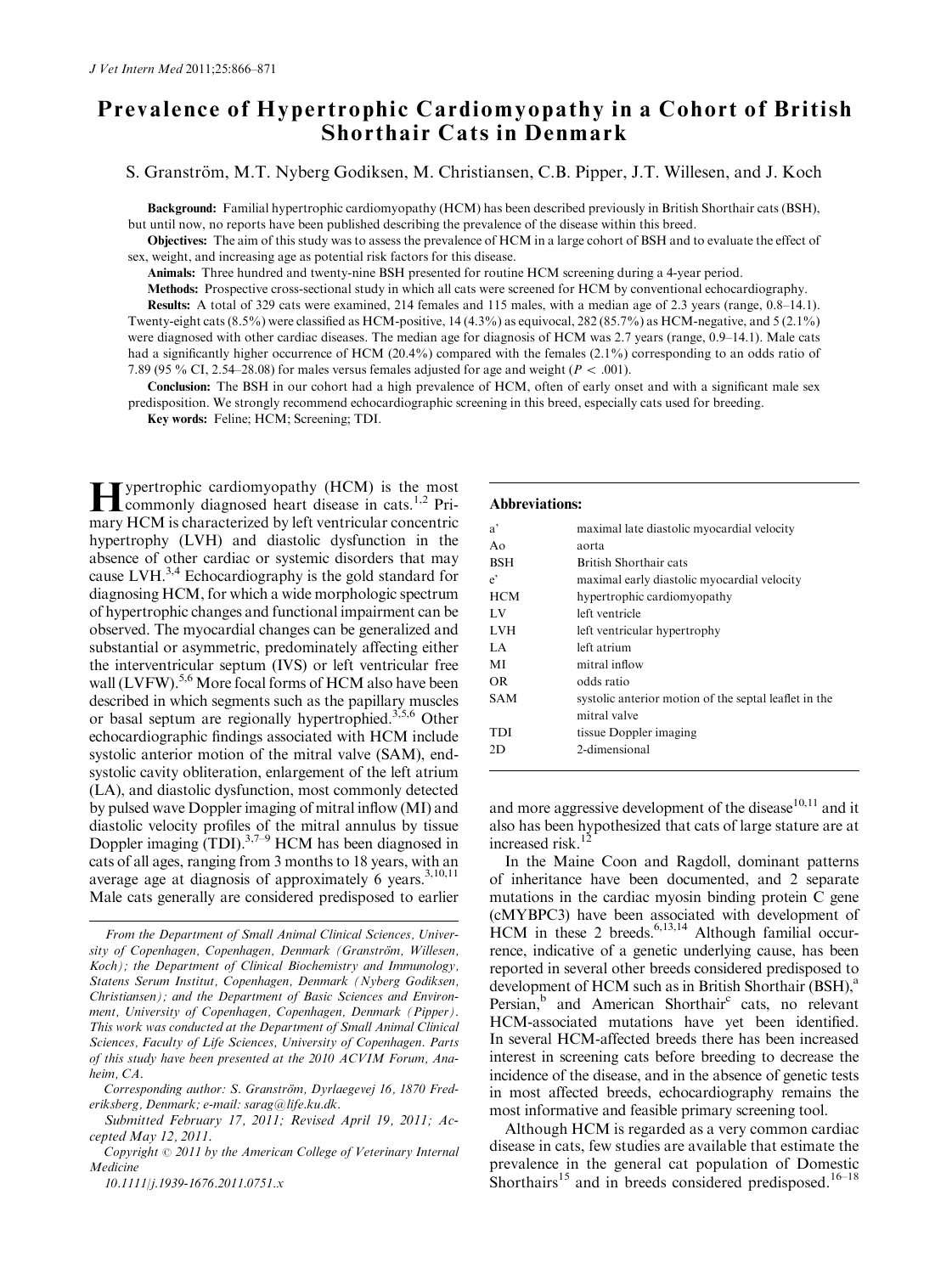Information regarding prevalence of HCM in different breeds has clinical relevance because it has a bearing on the potential value of echocardiographic screening and direction of future genetic research. The aim of this study was to investigate the prevalence of HCM in a large cohort of BSH in Denmark. Additionally, we wanted to investigate the association between selected potential risk factors (sex, age, and weight) and the disease.

### Materials and Methods

# Study Population

The study was conducted as a cross-sectional study at the Department of Small Animal Clinical Sciences, Faculty of Life Sciences, University of Copenhagen, where all BSH cats presented for HCM screening during a 4-year period (2006–2009) were prospectively included. Owner consent was given before enrolment and the study was approved by the ethical committee at the Department. Cats had to  $be$   $>10$  months old and eligible for examination without sedation in order to participate. A routine clinical examination of the cardiovascular system was performed in all animals. Cardiac murmurs detected by auscultation were graded on a scale of I–VI and the PMI was determined.19 Body weight, sex, pregnancy, or lactation status and whether or not the cat was neutered also was recorded. In addition, the owners were asked about known familial occurrences of HCM.

### Echocardiographic Examination

All cats were examined by the same 2 trained ultrasonographers by a Vivid 7 ultrasonographic system<sup>d</sup> with a 10S multifrequency phased array transducer (4–11.5MHz). The cats were manually restrained and examined from below in lateral recumbency over a cut-out in the examination table.<sup>20</sup> All echocardiographic examinations were digitally stored and data for this study were analyzed by 1 observer by specialized software.<sup>e</sup>

Cats were classified as HCM-positive, HCM-negative, equivocal, or diagnosed with other cardiac disease based on a screening protocol of the LV in right parasternal long-axis and short-axis views. The examination included standard 2-dimensional (2D), M-mode, and color flow Doppler imaging according to recommendations.<sup>21</sup> In all HCMpositive and equivocal cats, spectral Doppler examination of MI, aortic outflow, and TDI of the IVS and LVFW also were performed.

# Conventional Echocardiography and Screening Classification

Standardized measurements of left ventricular wall thickness and chamber dimensions were obtained from a 2D guided M-mode examination at the level of the chordae tendinae in a right parasternal short-axis view by the leading-edge to leading-edge methodology.<sup>22</sup> Additionally, maximum diastolic wall thickness was evaluated from 2D short-axis and long-axis views according to a segmental approach previously described by Fox et  $al<sup>3</sup>$  and if the diastolic wall thickness exceeded 5.5 mm, the highest value from the 2D segmental approach was reported. A 2D right parasternal short-axis view of the heart base was used to evaluate LA- and aortic (Ao) diameters, $23$  and LA enlargement was considered to be present if the LA/Ao ratio was  $>1.5$ . Cats with turbulent blood flow in the left ventricular outflow tract detected by color flow Doppler were evaluated for SAM by 2D and Mmode imaging of the septal leaflet in a right parasternal long-axis view. Presence of end-systolic obliteration and papillary muscle size were subjectively evaluated from the short axis view at level of the papillary muscles. Cats were classified as HCM-positive if the maximum diastolic wall thickness obtained by the 2D examination exceeded 5.5 mm in  $>$  50% of segment length as evaluated from short-axis and long-axis views, or if the papillary muscles were severely hypertrophied in cats with normal wall thickness.24–26 The hypertrophic changes were considered to be asymmetric if the ratio of maximum diastolic wall thickness of the IVS/LVFW was  $>1.3$  or  $\leq 0.7$ .<sup>18</sup> Cats were categorized as equivocal if they had a normal wall thickness but displayed moderate papillary muscle hypertrophy, SAM, or both.

### TDI and Spectral Doppler Examinations

Maximal systolic velocity of aortic flow and early (E) and late (A) diastolic velocities of MI were determined by use of continuous wave and pulsed-wave Doppler in the apical 5-chamber and 4-chamber view, respectively. Image acquisition for longitudinal myocardial diastolic velocity profiles by 2D color TDI was performed in a standard left apical 4-chamber view with continuous ECG monitoring. The sector image was narrowed for wall-by-wall acquisition to optimize myocardial alignment and increase the frame rate. Color TDI was superimposed on the 2D image at a frame rate of  $>$ 300 frames/s and the Doppler velocity range was set at the minimum value at which no aliasing occurred. Sampling was performed in the basal IVS and LVFW wall using a  $3\times1$  mm region of interest that was tracked through the cardiac cycle by a semiautomatic tracking system. Parameters obtained for evaluation included peak early (e') and late (a') diastolic velocity, the e'/a' ratio and the  $E/e$ ' ratio calculated as an average of IVS and LVFW values. All velocity variables were calculated as an average of measurements from 3 consecutive heartbeats.

# Exclusion of Differential Diagnoses

Blood pressure was measured according to a previously described indirect oscillometric method $^{27}$  in all cats classified as HCM-positive based on the echocardiographic examination. Baseline systolic pressure was calculated as an average of 5 measurements and had to be  $<$ 160 mmHg for the cat to be included in the study.<sup>28</sup> Routine serum biochemistry, hematology, and total thyroxine  $(T_4)$  concentration also were analyzed. Cats with azotemia (reference creatinine concentration 60–170  $\mu$ mol/L) and a T<sub>4</sub> > 35 nmol/L were excluded from the study.

# Statistical Analyses

All continuous data were tested for normality by a Shapiro-Wilk W-test, and normally distributed variables are presented as mean  $\pm$ standard deviation (TDI and spectral flow-Doppler variables), skewed variables as medians and range (age, weight, and conventional echocardiographic parameters), and categorical data as number and proportions. Continuous variables were compared among the HCMnegative, equivocal and HCM-positive groups by means of the Kruskal-Wallis test and the post hoc pairwise comparisons between groups were subjected to Bonferroni's adjustment. Proportions of dichotomous variables were compared by Fischer's exact test. A logistic regression model was used to capture the effect of sex, age, and weight on HCM status. Because of the presence of the equivocal group, this was performed in 3 different ways: (i) excluding the equivocal cats, (ii) merging them with the HCM-negative group, and (iii) merging them with the HCMpositive group. Model reduction was done by backwards elimination with a 5% cut-off level, and odds ratio (OR) estimates are provided with 95% confidence limits that were calculated on a log-scale and back-transformed. All analyses were performed by SAS softwaref and  $P$ -values  $< .05$  were considered statistically significant.

# **Results**

#### Animals

The study group comprised 329 cats;  $65.0\%$  (n = 214) of these were females and  $35\%$  (n = 115) males. Eighteen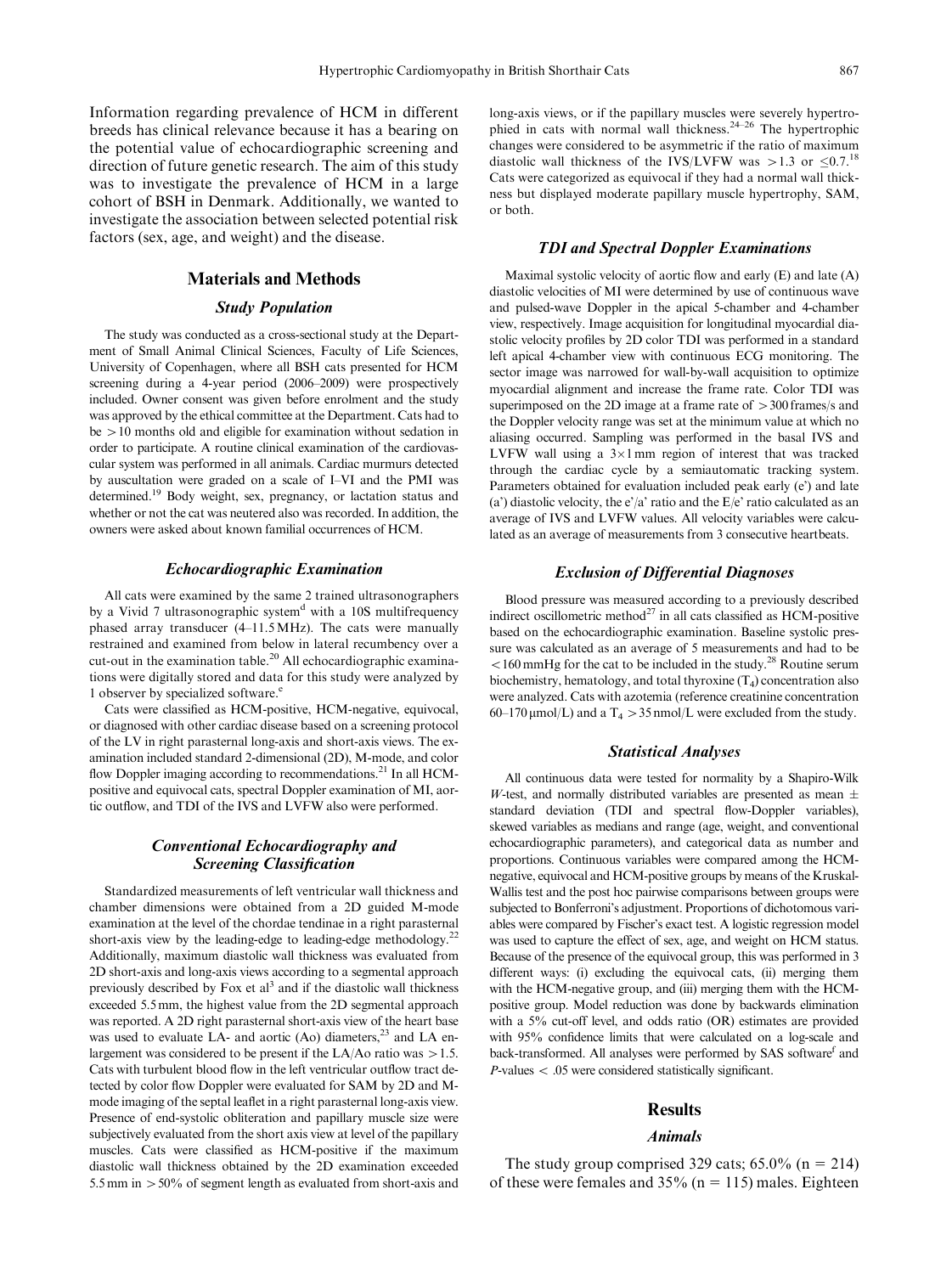$(15.7\%)$  of the males and 15  $(7.0\%)$  of the females were neutered and 6 (2.8%) of the females were pregnant or lactating at the time of examination. The median age of the cohort at examination was 2.3 years (range, 0.8–14.1) and the median weight was 4.2 kg (range, 2.2–8.3).

### Physical Examination

Thirty-eight cats (11.6%) had auscultatory abnormalities characterized by systolic murmurs (36) and gallop sounds without murmurs (2). Twenty-seven of these 38 cats were classified as HCM-positive, 5 as equivocal, 4 were diagnosed with other cardiac disease, and in 2 cats no cardiac abnormalities could be detected. Only 1 of the HCM affected cats was normal on auscultation. One cat presented with tachypnea and was diagnosed with congestive heart failure because of HCM, but all other cats were asymptomatic.

### Prevalence of HCM

Twenty-eight cats (8.5%) were classified as HCMpositive, 14 (4.3%) as equivocal, 282 (85.7%) as HCM-negative, and 5 cats (1.5%) were diagnosed with other cardiac diseases. The HCM-positive group had a significantly higher proportion of male cats ( $P < .001$ ) (Fig 1) and a higher average weight ( $P < .001$ ) compared with the 2 other groups, whereas the equivocal group was significantly older than the others ( $P < .001$ ) (Table 1).

Among the 28 HCM-positive cats,  $82.1\%$  (n = 23) were males, corresponding to a HCM prevalence of 20.0%  $(23/115)$  among the males and  $2.3\%$   $(5/214)$  among the females. The median age at diagnosis in both sexes was 2.7 years (range, 1.1–14.1 for males; range, 0.9–4.1 for females).

Seventeen of the affected cats, (60.7%) had a familial history of HCM in which parents, littermates, or several offspring had a verified diagnosis. Thirteen of these cases involved a parental history of HCM, and for all of them, only 1 parent was known to suffer from the disease. Sire to offspring inheritance was the most common finding.



Fig 1. Sex distribution among healthy ( $n = 282$ ), equivocal ( $n = 14$ ), and HCM-positive cats ( $n = 28$ ). HCM, hypertrophic cardiomyopathy.

# Additional Echocardiographic Characterization of HCM-Positive Cats

Symmetric hypertrophy affecting the entire LV was the most common finding, present in 78.6% of the 28 HCMpositive cats ( $n = 22$ ). Four of the cats had asymmetric hypertrophic changes affecting most of either the IVS or LVFW and 2 cats had regional hypertrophy in the anterior or basal septum. Because of the patterns of hypertrophy, the M-mode examination was able to identify all affected cats. Twenty-three (82.1%) of the cats had SAM, 25 (89.3%) end systolic cavity obliteration, 24 (85.7%) subjectively enlarged papillary muscles (Table 1), and  $2(7.1\%)$ LA enlargement. The average velocity of aortic flow in the HCM-positive group was  $3.6 \pm 1.3$  m/s for cats with SAM and  $1.0 \pm 0.1$  m/s for cats without SAM.

Temporal resolution of early and late diastolic events could be obtained in 53.6% (n = 15) for MI and an  $E/A$ ratio of  $\langle 1 \rangle$  was found in 11 of these individuals. Myocardial diastolic velocity profiles with splitting of e' and a' could be obtained in  $60.7\%$  of the cats (n = 17) in the IVS and in 57.1% ( $n = 16$ ) in the LVFW. Evidence of diastolic dysfunction defined by an  $e'/a'$  ratio  $\lt 1$  was found in all 17 cats in the IVS and in 10 cats in the LVFW (Table 2). The E/e' ratio was found to be  $14 \pm 3$  in HCM-affected cats.

Of the cats classified as HCM-positive,  $21.4\%$  (n = 6) had a myocardial thickness between 5.5 and 6.0 mm. All of these individuals had at least 2 or more additional echocardiographic sign in agreement with the diagnosis (4/6 papillary muscle hypertrophy, 4/6 SAM, 6/6 obliteration). Additionally, diastolic dysfunction was confirmed by MI and TDI in 3/3 of these cats where the heart rate was low enough to allow measurements of diastolic events.

### Risk Factors for Development of HCM

Logistic regression with sex, age, and weight as potential risk factors for HCM indicated that only sex significantly affected the odds of HCM if the equivocal group was excluded or merged with the HCM-negative group. In these analyses, the OR for sex adjusted for age and weight were found to be 7.89 (95% CI, 2.54–28.08) and 7.81 (95% CI, 2.53–27.61), respectively. If the equivocal group was merged with the HCM-positive, then both sex and age were significant factors, with an age and weight adjusted OR for sex of 3.66 (95% CI, 1.52–9.01) and a sex and weight adjusted OR per year increase in age of 1.14 (95% CI, 0.99–1.31).

#### **Discussion**

In this study we found a high prevalence of HCM  $(8.5 \%)$  in our cohort of BSH with a clear male sex predisposition. The median age at diagnosis was 2.7 years, and we found HCM-positive cats as young as 10 months of age, showing that BSH can have HCM of early onset, similar to what has been documented for the Maine Coon<sup>6</sup> and Ragdoll.<sup>g</sup> Although the median age at diagnosis was the same for both male and female cats, the large difference in prevalence between the sexes could indicate that female BSH generally develop HCM later in life.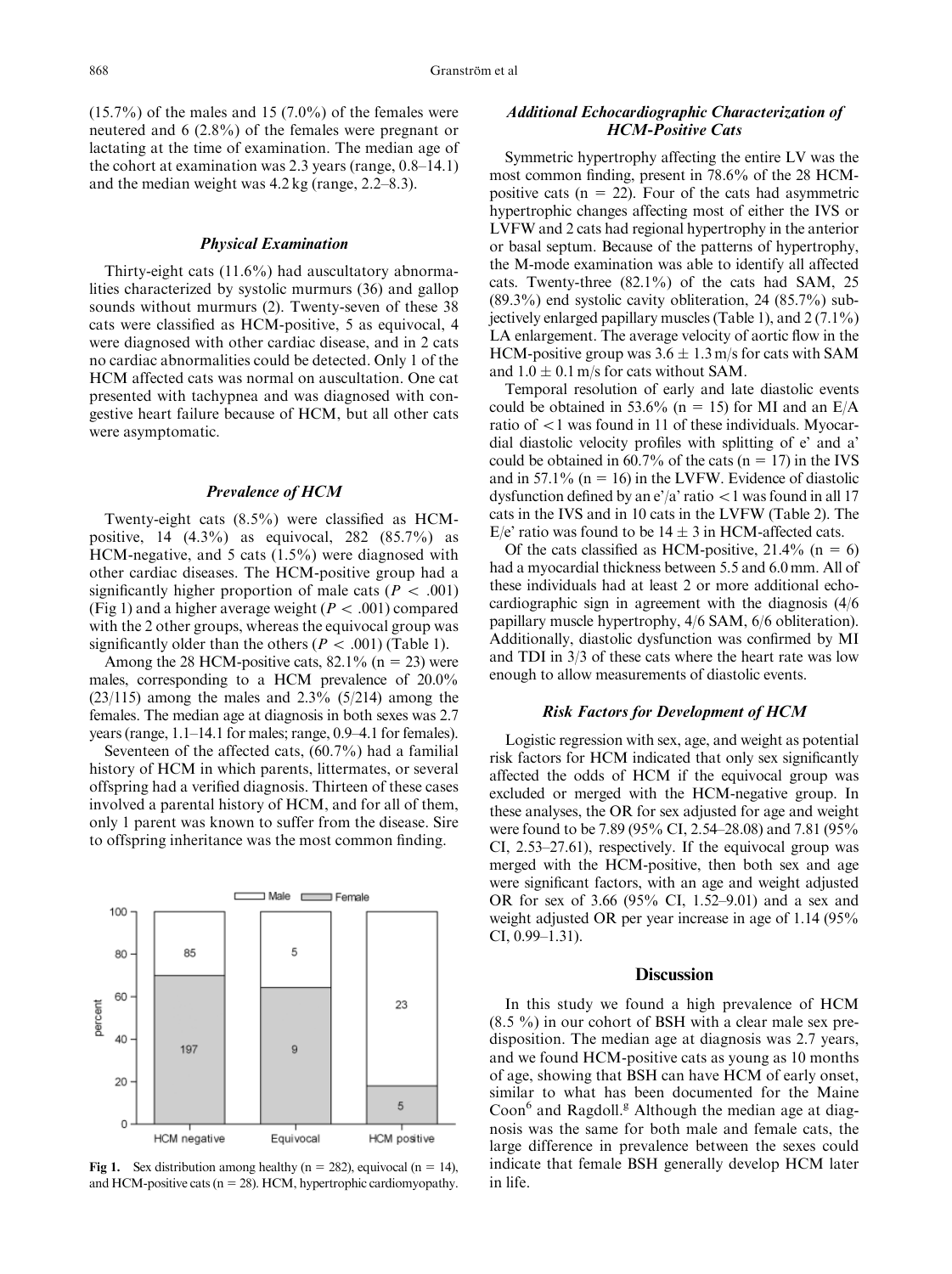| Variable                                        | HCM-Negative ( $n = 282$ ) |                 | Equivocal ( $n = 14$ ) |                 | HCM-Positive $(n = 28)$ |                 | $P$ -Value |
|-------------------------------------------------|----------------------------|-----------------|------------------------|-----------------|-------------------------|-----------------|------------|
| Baseline parameters                             |                            |                 |                        |                 |                         |                 |            |
| Age (years)                                     | 2.1                        | $(0.8-13.3)$    | $4.2*$                 | $(0.9 - 11.3)$  | 2.7                     | $(0.9-14.1)$    | .006       |
| Weight (kg)                                     | 4.1                        | $(2.2 - 8.3)$   | 4.6                    | $(3.5 - 7.2)$   | $5.2$ **                | $(3.5 - 7.5)$   | $-.001$    |
| Echocardiographic variables                     |                            |                 |                        |                 |                         |                 |            |
| Interventricular septum diastole (mm)           | $3.8*$                     | $(2.6 - 5.2)$   | $5.1*$                 | $(4.3 - 5.5)$   | $6.9*$                  | $(5.1 - 9.2)$   | $-.001$    |
| Left ventricular free wall diastole (mm)        | $3.8*$                     | $(2.6 - 5.0)$   | $4.6*$                 | $(3.1 - 5.5)$   | $6.7*$                  | $(3.7 - 14.4)$  | $-.001$    |
| Left ventricular diameter diastole (mm)         | 15.0                       | $(11.0 - 21.2)$ | $13.8$ **              | $(11.5 - 18.4)$ | $13.9***$               | $(10.0 - 14.2)$ | .011       |
| Left ventricular diameter systole (mm)          | 7.4                        | $(0.5-12.1)$    | $5.8***$               | $(2.2 - 8.5)$   | $5.8**$                 | $(0-8.9)$       | $-.001$    |
| Fractional shortening $(\% )$                   | 50                         | $(29 - 95.8)$   | $58***$                | $(41 - 84)$     | $60**$                  | $(31-100)$      | < .001     |
| Aortic diameter (mm)                            | 8.7                        | $(6.1 - 11.5)$  | 8.9                    | $(6.7 - 12.0)$  | $9.2$ **                | $(6.4 - 11.7)$  | .015       |
| Left atrial diameter (mm)                       | 9.5                        | $(6.7 - 14.4)$  | 10.1                   | $(7.3 - 14.2)$  | $12.5*$                 | $(7.8 - 37.4)$  | < .001     |
| Left atrium/aorta                               | 1.1                        | $(0.9-1.4)$     | 1.1                    | $(0.9-1.3)$     | $1.4*$                  | $(0.9-4.6)$     | < 0.001    |
| Subjectively enlarged papillary muscles $(\% )$ | 1.4                        |                 | $85.7***$              |                 | $85.7***$               |                 | < .001     |
| Occurrence of obliteration $(\% )$              | $7.8*$                     |                 | $64.3*$                |                 | $89.3*$                 |                 | < .001     |
| Systolic anterior motion $(\% )$                | $0^*$                      |                 | $7.1*$                 |                 | $82.1*$                 |                 | < .001     |

Table 1. Overview and comparison of clinical and selected echocardiographic variables between the HCM-positive, equivocal, and HCM-negative groups.

Continuous variables are expressed as medians with ranges and proportions are expressed as percentages.

HCM, hypertrophic cardiomyopathy.

-Significant difference compared with both other groups.

\*\*Significant difference compared with the HCM-negative cats.

This is, to the author's knowledge, the largest prevalence investigation performed in one of the breeds considered predisposed to HCM. Similar prevalence studies in screening populations have been conducted in the Maine Coon  $(9.5-15\%)^{17,18,26}$  and a screening cohort consisting of 5 different breeds of cats  $(8.3\%)$ .<sup>16</sup> Our estimated occurrence is similar to those found in these reports, although different methods of patient recruitment and diagnostic criteria have been used. Concentric hypertrophy in agreement with HCM is in most other studies defined as a diastolic wall thickness  $>6$  mm in

Table 2. Longitudinal diastolic velocity parameters by color tissue Doppler imaging in the equivocal and HCM-positive group.

| Variable                                             | Equivocal<br>$(n = 14)$ | <b>HCM-Positive</b><br>$(n = 28)$ |
|------------------------------------------------------|-------------------------|-----------------------------------|
| Longitudinal diastolic myocardial<br>velocities IVS  | $n = 7$                 | $n = 17$                          |
| $e'$ basal IVS (cm/s)                                | $3.8 + 1.6$             | $3.7 \pm 1.1$                     |
| a' basal IVS $\text{(cm/s)}$                         | $4.2 \pm 1.1$           | $5.1 + 1.4$                       |
| $e^{\prime}/a^{\prime}$ ratio basal IVS              | $0.9 \pm 0.3$           | $0.7 + 0.2$                       |
| Proportion of cats with $e^2/a^2$<br>$< 1$ IVS       | 5/7                     | 17/17                             |
| Longitudinal diastolic myocardial<br>velocities LVFW | $n = 8$                 | $n = 16$                          |
| $e'$ basal LVFW (cm/s)                               | $3.8 + 1.4$             | $4.3 + 1.5$                       |
| a' basal LVFW (cm/s)                                 | $3.5 \pm 1.2$           | $4.2 \pm 1.4$                     |
| e'/a' ratio basal LVFW                               | $1.2 + 0.4$             | $1.1 + 0.4$                       |
| Proportion of cats with $e^2/a^2$<br>$<$ 1 LVFW      | 4/8                     | 10/16                             |

Data are expressed as mean  $\pm$  standard deviation.

HCM, hypertrophic cardiomyopathy; IVS, interventricular septum; LVFW, left ventricular free wall; e' and a', longitudinal myocardial velocities during early and late diastole, respectively; N, number of animals included for each method of analysis, because temporal resolution of diastolic events could not be obtained in all cats.

 $>50\%$  of the LV wall.<sup>3,15</sup> However, a cut-off value of  $5.5 \text{ mm}^{24}$  and separate values for the IVS and LVFW of 6.0 and  $5.5 \text{ mm}^9$  also have been recommended. Recently, it has been suggested that the wall thickness of a normal cat in most cases is  $< 5.0$  mm, and that individuals with measurements above this value could be considered to be affected.<sup>17</sup> In this study, a decision limit of  $5.5 \text{ mm}$  was chosen and approximately 20% of our affected cats had a wall thickness between 5.5 and 6.0 mm. However, in all of these cats at least 2 additional echocardiographic changes associated with HCM were detected, strengthening the classification of these individuals.

During screening it is difficult to completely avoid equivocal outcomes, and the classification is often based on criteria such as papillary muscle size. The typical equivocal cat in this study was an individual in the upper range of normal myocardial wall thickness, displaying mild, or moderate hypertrophy of papillary muscles and obliteration. TDI and PW-Doppler of MI indicated diastolic dysfunction in some of these individuals, but follow-up examinations will be necessary to determine whether more definite echocardiographic signs of HCM will develop. Because the equivocal group was significantly older than the rest of the cohort and increasing age is associated with diastolic dysfunction, $29$  some of the observed mild myocardial changes may be secondary to aging and extracardiac conditions more commonly encountered in the older cat.

The pattern of hypertrophy in HCM-affected cats has primarily been described in study populations dominated by Domestic Shorthairs, where generalized hypertrophy of the LV as seen in our cohort has been the most common finding in 2 of 3 studies (range,  $41-67\%$ ).<sup>3,5,25</sup> However, in Maine Coon cats, the LVFW is more commonly affected than the rest of the LV, $<sup>6</sup>$  illustrating that</sup> different breeds may very well be predisposed to different patterns of hypertrophy.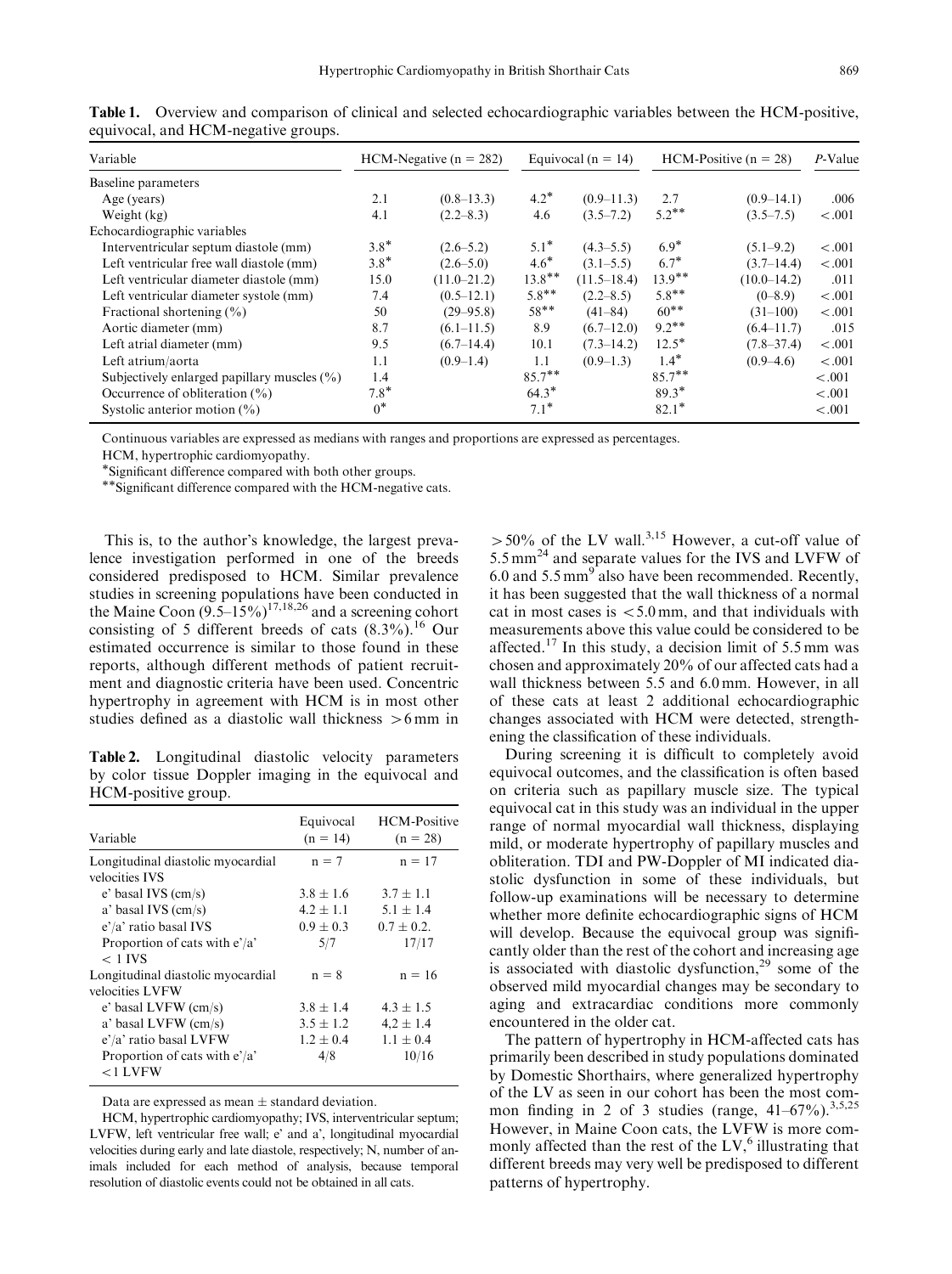In our cohort, cardiac auscultation had a high sensitivity in detecting HCM because only one of the affected cats was normal on auscultation. This is a higher prevalence of cardiac murmurs in HCM-affected cats than previously reported<sup>10,15,17,25,26</sup> and could be explained by the high occurrence of symmetric hypertrophic changes, obliteration, and SAM among affected BSH, because all of these findings are associated with murmurs.<sup>2</sup> Although we consider auscultation a valuable tool during HCM screening in breeding animals, with the results of other studies taken into consideration, we would not recommend to use only auscultation for screening purposes, as the risk of missing especially early stages of the disease could potentially be high.

In the HCM risk analysis, male sex was the only factor that was consistently associated with a HCM-positive status. This male predisposition is in agreement with several other studies $^{10,11}$  and indicates that female BSH may have HCM of later onset or with more subtle myocardial changes. Increasing age was an additional significant risk factor if the equivocal group was merged with the HCMpositive group. However, the diagnostic uncertainty in the former group imposes difficulties in drawing any major conclusions from this result. The fact that weight was not a significant risk factor shows that although the HCM-positive group was significantly heavier compared with the others, this finding can be attributed to the high proportion of male cats within the group. Unfortunately, a risk analysis involving familial history of HCM could not be performed because of insufficient data in a majority of the cats. However, it is noteworthy that approximately half of the affected cats had 1 HCM-positive parent, and that several cases of sire and male offspring cases were noted, excluding an X-linked pattern of inheritance.

Our reported prevalence may represent an underestimation of the overall occurrence in the breed, because of the skewed sex distribution. Our results indicated a strong male sex predisposition, and yet males constituted a smaller proportion of screened cats. Moreover, approximately 3% of the female cats were lactating or pregnant at time of examination, which could potentially affect LV performance and mask mild myocardial hypertrophic changes because of the natural volume overload state associated with both conditions. In addition to this, we had an equivocal group and a high proportion of young cats that may develop HCM in the future. On the other hand, breeders with known cases of HCM in their lines may be more prone to screen for the disease, which could lead to an overestimation of occurrence. One additional important factor to be considered is that the genetic relatedness of cats in a small country such as Denmark most likely will be higher than in a larger country with a larger gene pool. Therefore, if there indeed is an underlying genetic cause of HCM in the breed, this could strongly affect the estimated prevalence. Even with the previously discussed epidemiological reservations, we believe that the prevalence of HCM in our cohort may provide a reasonable estimate of the frequency of HCM within the breed. Based on our results, we strongly recommend echocardiographic screening in BSH, especially in cats used for breeding or with a family history of heart disease.

# Footnotes

- <sup>a</sup> Putcuyps I, Coopman F, Vad De Werf G. Inherited hypertrophic cardiomyopathy in British Shorthair cats. J Vet Intern Med 2003;17: 439 (abstract)
- <sup>b</sup>Martin L, VandeWoide S, Boon J, Brown D. Left ventricular hypertrophy in a closed colony of Persian cats. J Vet Intern Med 1994;8:143 (abstract)
- c Meurs K, Kittleson MD, Towbin J, Ware W. Familial systolic anterior motion of the mitral valve and/or hypertrophic cardiomyopathy is apparently inherited as an autosomal dominant trait in a family of American Shorthair cats. J Vet Intern Med 1997;11:138 (abstract)
- <sup>d</sup> Vivid 7, GE Healthcare, Brøndby, Denmark<br><sup>e</sup> Echo Bog for BC, 7.0, GE Healthcare
- EchoPac for PC, 7.0, GE Healthcare
- f SAS, 9.1 for PC, Cary, NC
- <sup>g</sup> Lefbom BK, Rosenthal SL, Tyrrell Jr WD, Saunders TG, Ferguson MJ, Rusj JE. Severe hypertrophic cardiomyopathy in 10 young Ragdoll cats. J Vet Intern Med. 2001;15:308 (abstract)

### Acknowledgment

The study was supported by a PhD grant from the University of Copenhagen.

# References

1. Riesen SC, Kovacevic A, Lombard CW, Amberger C. Prevalence of heart disease in symptomatic cats: An overview from 1998 to 2005. Schweiz Arch Tierheilkd 2007;149:65–71.

2. Ferasin L, Sturgess CP, Cannon MJ, et al. Feline idiopathic cardiomyopathy: A retrospective study of 106 cats (1994–2001). J Feline Med Surg 2003;5:151–159.

3. Fox PR, Liu SK, Maron BJ. Echocardiographic assessment of spontaneously occurring feline hypertrophic cardiomyopathy. An animal model of human disease. Circulation 1995;92:2645–2651.

4. Maron BJ, Bonow RO, Cannon RO III, et al. Hypertrophic cardiomyopathy. Interrelations of clinical manifestations, pathophysiology, and therapy (1). N Engl J Med 1987;316:780–789.

5. Peterson EN, Moise NS, Brown CA, et al. Heterogeneity of hypertrophy in feline hypertrophic heart disease. J Vet Intern Med 1993;7:183–189.

6. Kittleson MD, Meurs KM, Munro MJ, et al. Familial hypertrophic cardiomyopathy in Maine Coon cats: An animal model of human disease. Circulation 1999;99:3172–3180.

7. Carlos SC, Chetboul V, Gouni V, et al. Systolic and diastolic myocardial dysfunction in cats with hypertrophic cardiomyopathy or systemic hypertension. J Vet Intern Med 2006;20:1106–1115.

8. Gavaghan BJ, Kittleson MD, Fisher KJ, et al. Quantification of left ventricular diastolic wall motion by Doppler tissue imaging in healthy cats and cats with cardiomyopathy. Am J Vet Res 1999;60:1478–1486.

9. Bright JM, Herrtage ME, Schneider JF. Pulsed Doppler assessment of left ventricular diastolic function in normal and cardiomyopathic cats. J Am Anim Hosp Assoc 1999;35:285–291.

10. Rush JE, Freeman LM, Fenollosa NK, Brown DJ. Population and survival characteristics of cats with hypertrophic cardiomyopathy: 260 cases (1990–1999). J Am Vet Med Assoc 2002;220:202–207.

11. Atkins CE, Gallo AM, Kurzman ID, Cowen P. Risk factors, clinical signs, and survival in cats with a clinical diagnosis of idiopathic hypertrophic cardiomyopathy: 74 cases (1985–1989). J Am Vet Med Assoc 1992;201:613–618.

12. Yang VK, Freeman LM, Rush JE. Comparisons of morphometric measurements and serum insulin-like growth factor